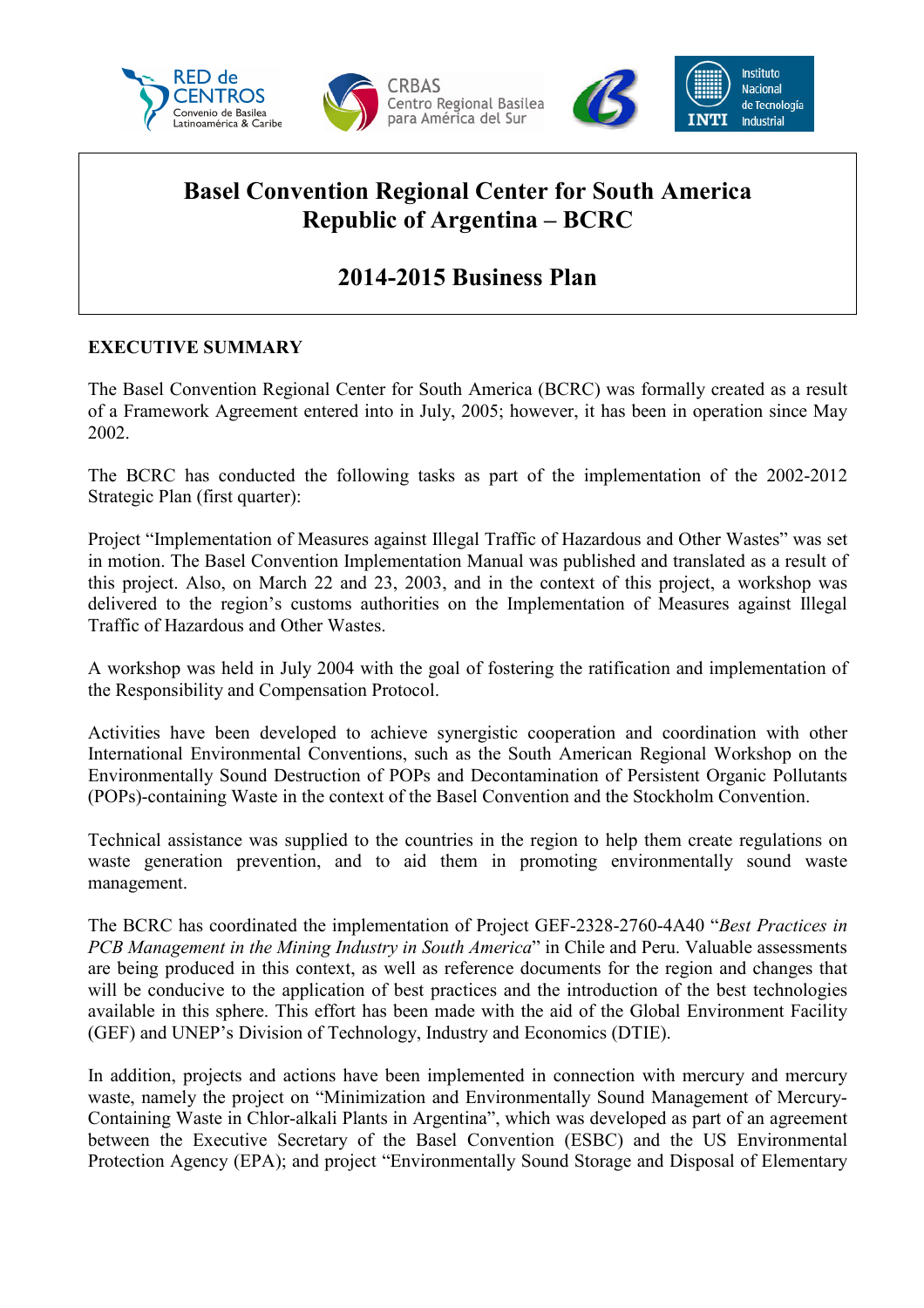





Mercury and Elementary Mercury Waste in Argentina", which is part of a Funding Agreement signed between the BCRC and UNEP's DTIE.

Significant actions have been undertaken in the context of the above-mentioned projects in the sphere of mercury and mercury waste inventories and national action plans. As well, national task forces have been created with the involvement of both governmental and non-governmental players, including the industry, NGOs, business chambers and the relevant governmental sectors. This effort will be the groundwork for the successful implementation of both national and international mercury regulations, the development of which is currently in progress; as well, it has set in motion a number of exciting synergies, as is the case of the recent trading of mercury surpluses between members of the industry, which has served to prevent additional imports and exports.

Moreover, linkages have been strengthened between the BCRC and both regional and international players in the field of hazardous waste.

The Argentine Secretariat of Environment and Sustainable Development (SESD) is currently assisting the BCRC through a financial contribution of USD 100,000, which will be used for projects and activities connected with the priority agenda of the Basel Convention and the region's most urgent needs, i.e., mercury waste, electronic waste and used tires. Funds were first remitted in 2009, and administrative procedures were started in 2011 and finalized in 2012 to transfer the balance of these funds.

The BCRC has acted as a referent in several seminars across Argentina and the region on electric and electronic waste management. Its members have co-authored regional documents on this topic, and the organization is actively involved in the PACE task force (Partnership for Action on Computing Equipment) and in the development of PACE Technical Guidelines. Along these lines, the BCRC has succeeded at becoming a leader in universal waste management, and is now a relevant player in this sphere.

The initial actions of Project "Promoting Clean Technologies and Sustainable Management in Waste Electric and Electronic Equipment (WEEE) Recycling through the Involvement of the Informal Sector" – an effort in which the BCRC has partnered with the Inter-American Development Bank (IDB) - are currently underway.

A final Memorandum of Understanding (MoU) has been agreed on with the Ministry of Environment and Sustainable Development of Colombia to enable cooperation in the context of environmental management along the lines of the Stockholm Convention on POPs and the Basel Convention on the Control of Transboundary Movements of Hazardous Wastes and their Disposal, particularly in connection with the sustainable management of Polychlorinated Biphenyls (PCBs).

The proposed business plan is targeted on strengthening the capacity building role of the BCRC in the region - with a view to improving Basel Convention implementation -, and is aimed at facilitating synergies with the Rotterdam and Stockholm Conventions, the Strategic Approach to International Chemicals Management (SAICM), and the negotiations on the adoption of the future Convention on mercury and mercury waste.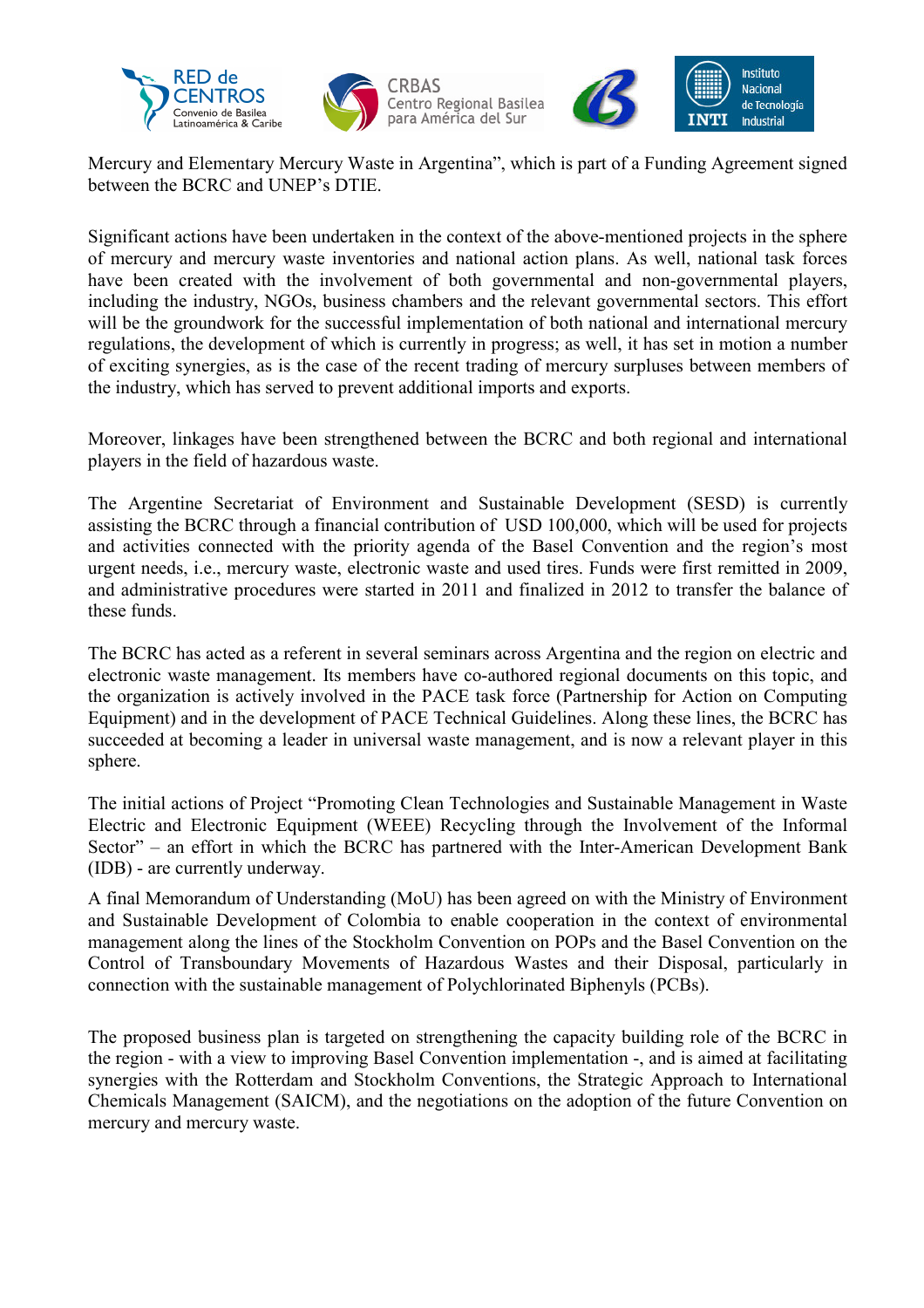



The BCRC it being organizing a Steering Committee meeting to be held in the second semester of 2013.

Moreover, the Center is being developing three Global Environmental Facility (GEF) projects for Argentina along with Basel Convention Coordinating Center BCCC from Uruguay and SESD:

- $\triangleright$  Review and update of the national implementation plan for the Stockholm Convention on Persistent Organic Pollutants (POPs);
- $\triangleright$  Development of mercury management plans in Latin America and Caribbean;
- Continuing Regional Support for the POPs Global Monitoring Plan under the Stockholm Convention in the Latin American and Caribbean Region.

# I.- ABOUT THE CENTER

## I.a.- Vision

The BCRC-Argentina is a tool that serves to push forward sound hazardous waste management in the region through capacity building efforts in the fields of training, information dissemination, awareness-raising and technology transfer.

## I.b.- Background

The BCRC functions at the National Institute for Industrial Technology (INTI), in the City of Buenos Aires. BCRC operations began in 2002 as a result of an agreement between the SESD and INTI. The BCRC acts as a liaison for the countries in the region through focal points, national authorities and the Regional Coordination Center for Latin America and the Caribbean, which is located in Uruguay, and provides assistance to the following countries: Argentina, Brazil, Bolivia, Colombia, Chile, Ecuador, Paraguay, Peru, Venezuela and Uruguay (see the APENDIXX A which lists the Basel Convention Focal Points served by the BCRC-Argentina).

The BCRC has carried out the following tasks as part of the implementation of its 2002-2012 Strategic Plan:

Project on the Implementation of Measures against Illegal Trafficking of Hazardous and Other Waste. The Basel Convention Implementation Manual was published and translated as a result of this project, which also led, on March 22 and 23, 2003, to a workshop for customs authorities on the Implementation of Measures against Illegal Trafficking of Hazardous and Other Waste.

A workshop was conducted in July 2004 to promote the ratification as well as the implementation of the Responsibility and Compensation Protocol in the region.

Activities were carried out with a view to promoting synergistic cooperation and coordination with other International Environmental Conventions, e.g., the South American Regional Workshop on the Environmentally Sound Destruction of POPs and Decontamination of POP-containing Waste in the context of the Basel Convention and the Stockholm Convention.

Technical aid was supplied to the countries in the region to help them formulate regulations to prevent waste generation and promote environmentally sound waste management.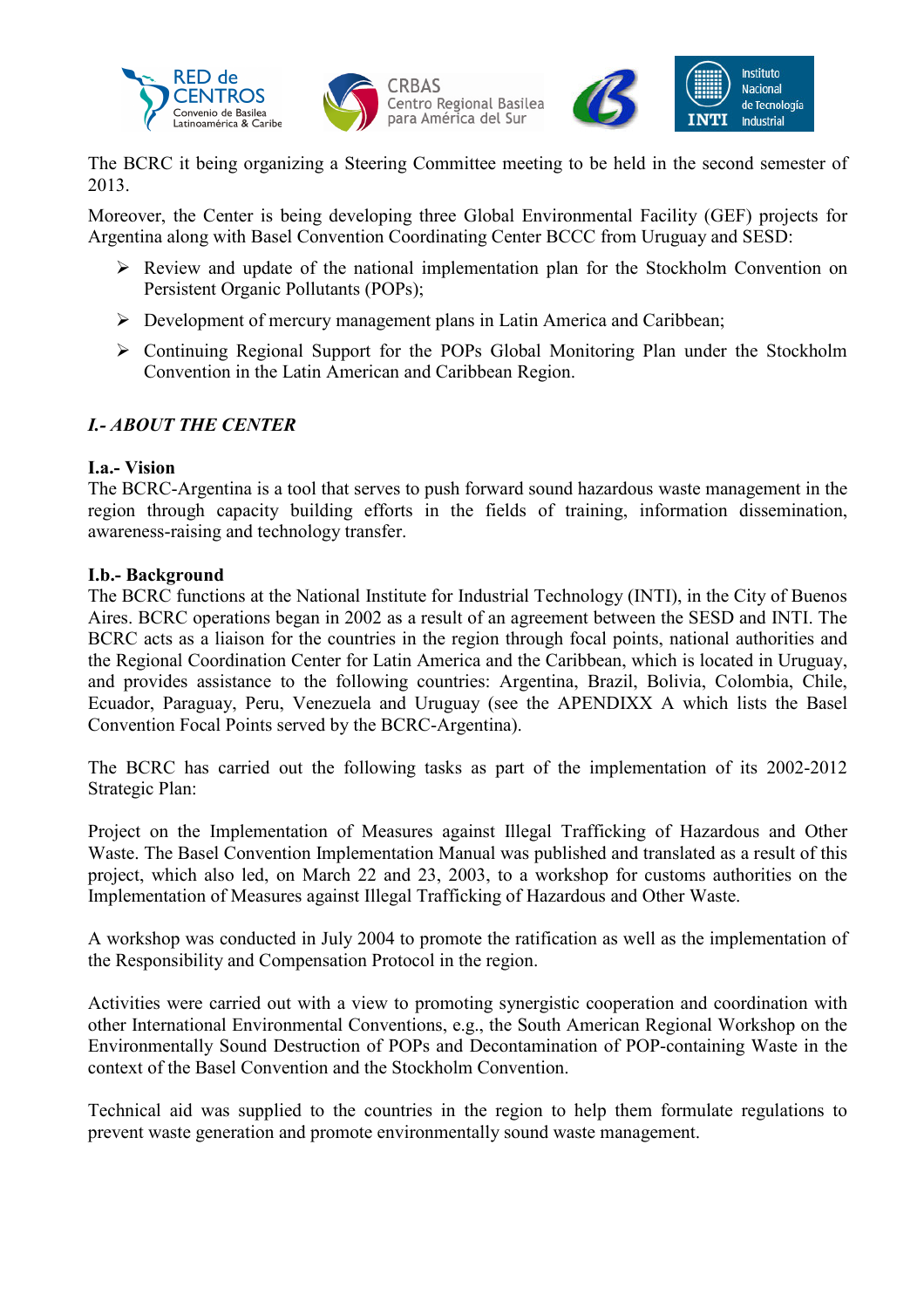





The BCRC is coordinating the implementation of Project GEF-2328-2760-4A40 "Best Practices in PCB Management in the Mining Industry in South America" in Chile and Peru. Valuable assessments are being produced in this context, as well as reference documents for the region and changes that will be conducive to the application of best practices and the introduction of the best technologies available in this sphere.

In addition, projects and actions have been implemented in connection with mercury and mercury waste, e.g., project "Minimization and Environmentally Sound Management of Mercury-Containing Waste in Chlor-alkali Plants in Argentina", which was developed as part of an agreement between the ESBC and the US Environmental Protection Agency (EPA); and project "Environmentally Sound Storage and Disposal of Elementary Mercury and Elementary Mercury Waste in Argentina", which is part of a Funding Agreement signed between the BCRC and UNEP's DTIE.

Significant actions have been undertaken in the context of the above-mentioned projects in the sphere of mercury and mercury waste inventories and national action plans. As well, national task forces have been created with the involvement of both governmental and non-governmental players, including the industry, NGOs, business chambers and the relevant governmental sectors. This effort will be the groundwork for the successful implementation of both national and international mercury regulations, the development of which is currently in progress; as well, it has set in motion a number of exciting synergies, as is the case of the recent trading of mercury surpluses between members of the industry, which has served to prevent additional imports and exports.

Moreover, linkages have been strengthened between the BCRC and both regional and international players in the field of hazardous waste. Such is the case of the preliminary MoU signed with Colombia's Ministry of Environment and Sustainable Development, which is currently in its registration stages.

The BCRC has acted as a referent in several seminars across Argentina and the region on electric and electronic waste management. Its members have co-authored regional documents on this topic, and the organization is actively involved in the PACE task force and in the development of PACE's Technical Guidelines. Along these lines, the BCRC has succeeded at becoming a leader in universal waste management, and is now a relevant player in this sphere.

The BCRC has recently launched the implementation of Project "Promoting Clean Technologies and Sustainable Management in Waste Electric and Electronic Equipment (WEEE) Recycling through the Involvement of the Informal Sector" in the context of a partnership with the IDB.

The BCRC has also been involved in activities targeted on promoting synergies with other conventions (Montreal Protocol – training of cooling engineers) as well as mercury management organizations (Stockholm Convention, SAICM and future Mercury Convention).

The last semester of 2012, the BCRC was working to develop three Global Environmental Facility (GEF) projects for Argentina along with Basel Convention Coordinating Center BCCC from Uruguay and SESD:

- $\triangleright$  Review and update of the national implementation plan for the Stockholm Convention on Persistent Organic Pollutants (POPs);
- Development of mercury management plans in Latin America and Caribbean;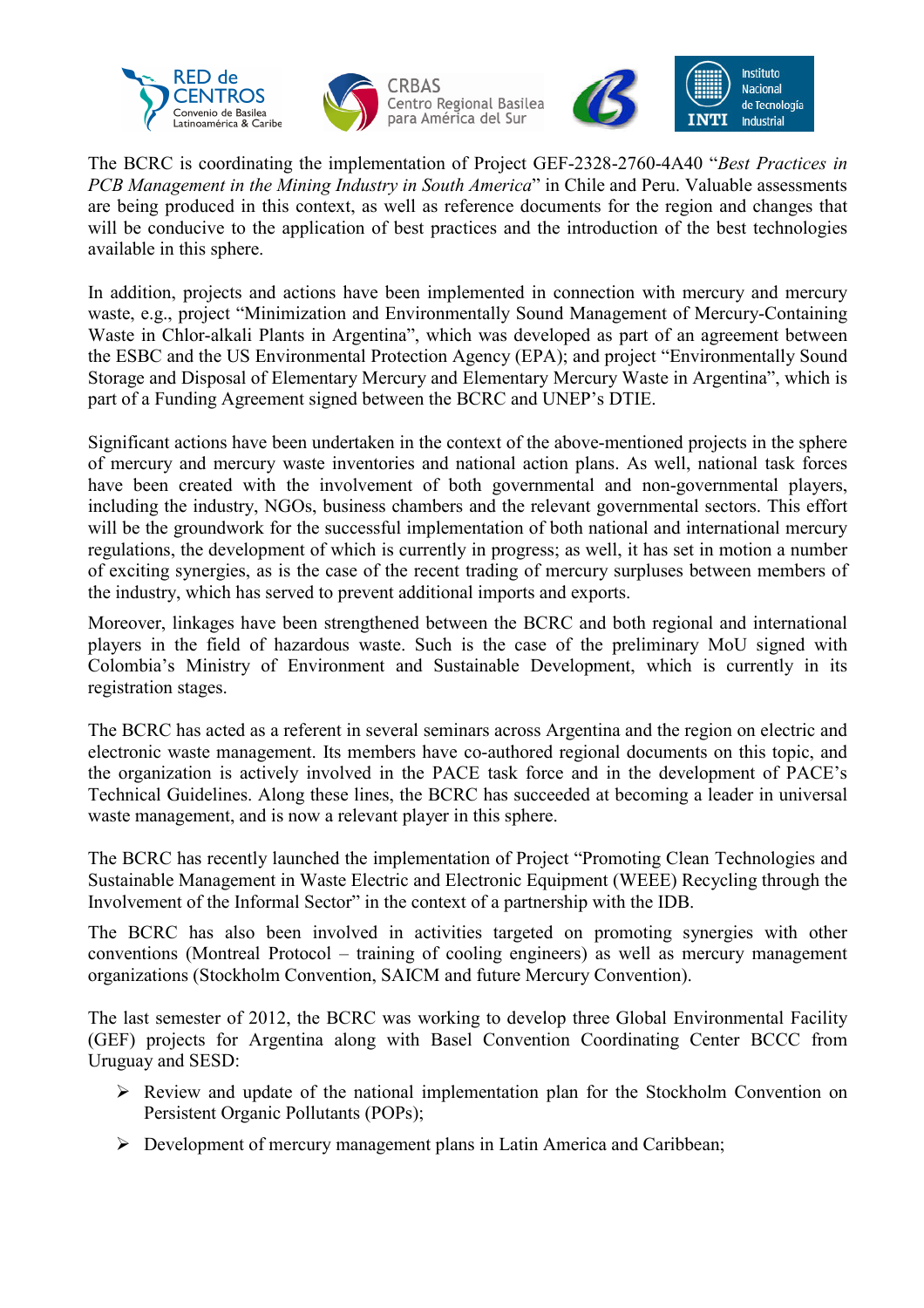





 Continuing Regional Support for the POPs Global Monitoring Plan under the Stockholm Convention in the Latin American and Caribbean Region.

## I.c.- Legal Structure – Institutional Framework

The Argentine Government signed a Framework Agreement in July 2005 establishing the creation of the BCRC and making it compliant with local regulations.

BCRC operations were approved through a Supplementary Agreement signed on May 30, 2002, by the SEDS and the INTI.

The decision to set up the BCRC at INTI underscores its independence and autonomy as guaranteed by its internal regulations. The BCRC's legal and financial status is in accordance to provisions set forth by the Basel Convention and the ESBC.

Through INTI, the National Government ensures that the BCRC has sufficient autonomy and independence, particularly regarding its thematic and financial components.

The BCRC's above-described autonomy becomes particularly evident in connection with its thematic and financial components. This means that the BCRC conducts its activities within the thematic framework defined by the countries in the region and the Basel Convention.

BCRC autonomy regarding fund management lies in the need of guaranteeing that the resources allocated by the ESBC and other sources of funding will be used exclusively for BCRC priority activities. As well, it is a way of ensuring BCRC continuity and sustainability regardless of changes in national administrations.

The decision to select INTI as the seat of the BCRC has to do with the independence of the environmental enforcement authority, and is a symbol of recognition of INTI's expertise in Research Center Systems, its relationship with the industry and the outstanding quality of its infrastructure, equipment and human resources.

The staff BCRC is as follows:

- Director: Ms. Leila Devia, an attorney specializing in the Legal Framework of Natural Resources Management. PhD in Law. Professor. She has 27 years of environmental expertise. Full-time employee.
- Financial and Administrative Support: Ariel Ghizzardi; part-time consultant.
- Administrative Support: Mariela Chervin; part-time consultant.
- Hazardous Waste Specialist: Environmental Engineer M. Lía Fox. She has 8 years of expertise in the area. Part-time employee
- Mercury Specialist: Engineer Carlos Rodriguez. He has 15 years of expertise in sanitary landfills and pollutants. Professor; part-time employee.
- $\checkmark$  POPs Specialist: Andrea Chamorro; She has 2 years of expertise in the area. Part-time employee.

In addition, the BCRC has contracts with specialists in the context of its projects, and is aided by a number of experts from the SESD, who are actively involved in BCRC's projects implementation. This is particularly true of the following areas: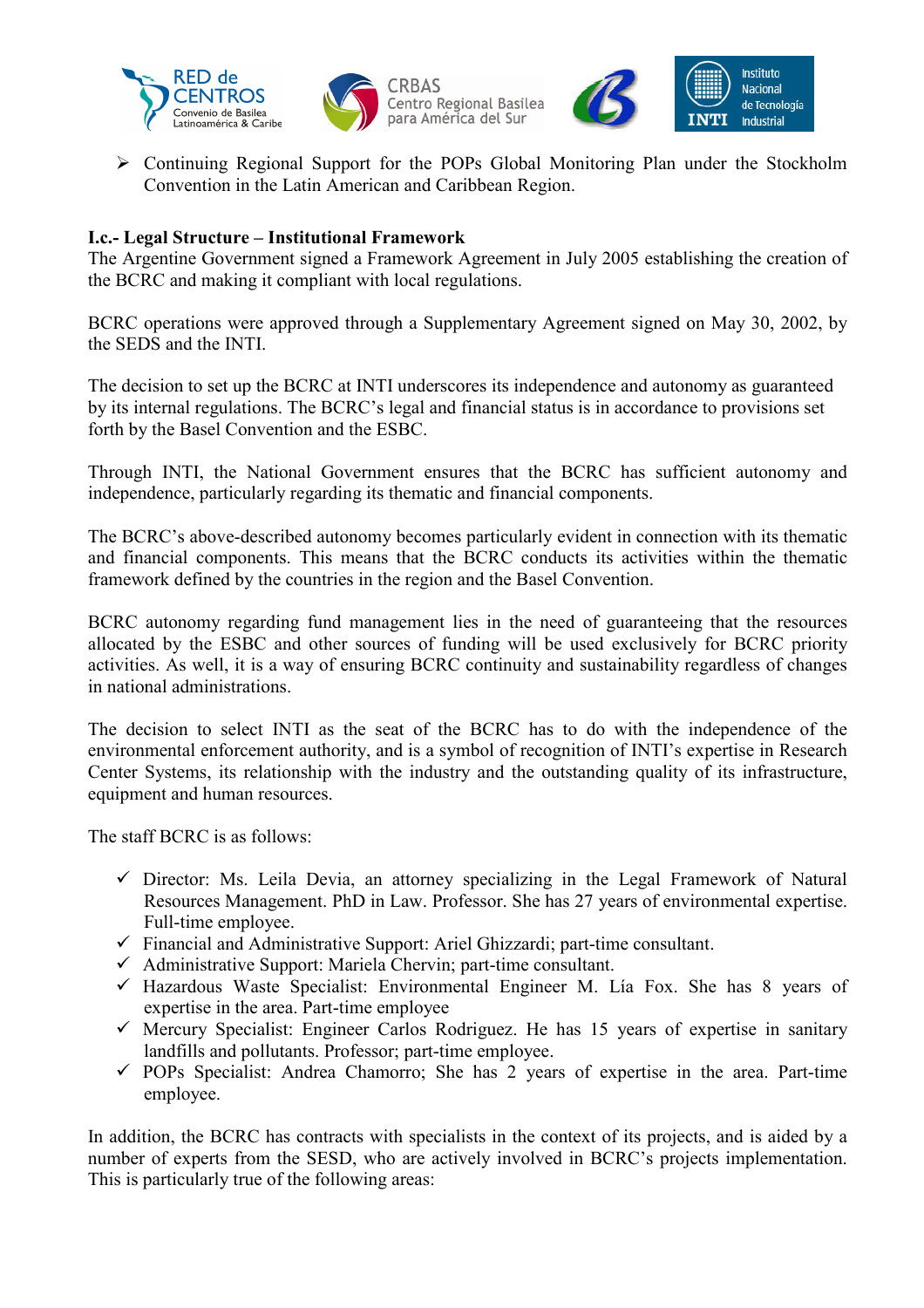





- Technical and institutional Focal Points of Contact of the Basel Convention in Argentina.
- Hazardous Waste Agency
- Transboundary Waste Movement Unit

The Center holds a bank account at the Buenos Aires Province branch of Banco de la Nación Argentina, and receives payments through UNDP Argentina, the ESBC, GEF, the SESD, and other international donors and agencies.

## I.d. Contact Information

Leila Devia (Director) Avda. Leandro N. Alem 1067-7 Piso – Buenos Aires-Argentina Zip Code: 1001 Phone: 0054-11-4515-5000 - Extension 5022/5040 Fax: 0054-11-4314-1183 E-mail: lumiere@inti.gob.ar lumiere@uolsinectis.com.ar

# II- THE BCRC AND THE BASEL CONVENTION

## II.a – List of Activities According to the Role of Each Center

Over the past few years, the BCRC has conducted workshops, conferences, courses and seminars on electric and electronic waste management. Thus it has fulfilled training and information dissemination requirements in the region on the various legal models that are available for regulating universal special waste streams.

Pursuant to the Strategic Plan, technical aid has been supplied in the region in the shape of pilot projects, and a PCB Management Project is currently being coordinated in Chile and Peru.

The BCRC has fostered debate in the region through its involvement in the RELAC (the regional Latin American and Caribbean platform for electronic waste) and other platforms by raising awareness on the concept of extended producer responsibility.

It has collaborated in the study of special cases and in the design of strategies, technical guidelines and regulations on technology transfer, e.g., it has undertaken a joint effort with the INTI Tire Center for the creation of a national regulatory framework on the sustainable management of used tires.

The BCRC has acted as a referent in seminars nationwide and across the region on electric and electronic waste management. Its members have co-authored regional documents on this subject, and the Center is actively involved in the PACE Task Force (Partnership for Action on Computing Equipment) and in the development of PACE Technical Guidelines. Along these lines, the BCRC has succeeded at becoming a leader in universal waste management, and is now a relevant player in this sphere.

The Center has also been involved in activities targeted on promoting synergies with other conventions (Montreal Protocol – training of cooling engineers) as well as mercury management organizations (Stockholm Convention, the SAICM Program and the future Mercury and Mercury Waste Convention).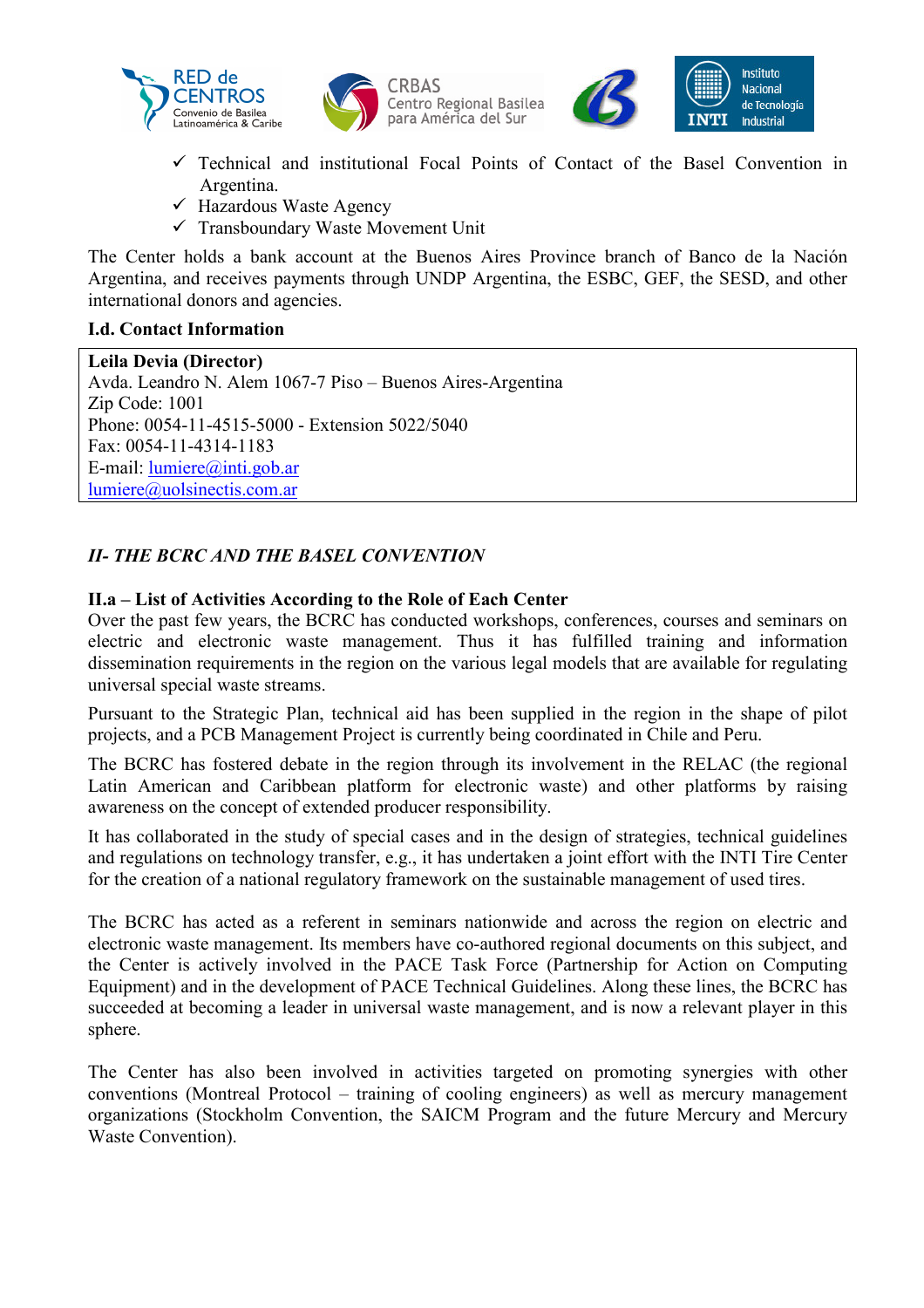





The BCRC's recently updated website contains key information on environmental management of hazardous waste, mercury-containing material, PCBs and waste electric and electronic equipment.

The BCRC has derived funding from several sources and donors to sustain its broad range of activities, and has encouraged the creation of a synergistic environment between the government, the industry and NGOs which has brought forth a number of promising initial results.

#### B.- Opportunities for Improvement

BCRC operations are sometimes impaired by a lack of funding in the region. For the Center's activities to be effective, a sustainable financial mechanism needs to be implemented, so that assistance is delivered to BCRC-aided countries as planned. Technology transfer is encumbered in the sphere of training on project formulation and is hindered by complex legal situations.

It has become evident that managerial skills need to be strengthened and encouraged in the region, and that, following the trend of recent years, the results of BCRC efforts must continue to be disseminated.

Nevertheless, SESD of Argentina is financing the Center with cash transfers since 2008 for activities related to mercury, WEEE and tires being done in the country and the region.

#### C.- Cooperation with Other Conventions (Stockholm, Rotterdam and SAICM)

Activities have been undertaken to achieve synergistic cooperation and coordination with other International Environmental Conventions, such as the South American Regional Workshop on the Environmentally Sound Destruction of POPs and Decontamination of POP-containing Waste in the context of the Basel Convention and the Stockholm Convention.

The BCRC has coordinated the implementation of Project "Best Practices in PCB Management in the Mining Industry in South America" with the goal of taking steps to effectively apply the provisions of the Stockholm Convention.

The BCRC's technical capabilities are sufficient for training national laboratories on POPs analysis.

In addition, projects and actions have been implemented in connection with mercury and mercury waste, namely the project on "Minimization and Environmentally Sound Management of Mercury-Containing Waste in Chlor-alkali Plants in Argentina", which was developed as part of an agreement between the ESBC and the US EPA; and project "Environmentally Sound Storage and Disposal of Elementary Mercury and Elementary Mercury Waste in Argentina", which is part of a Funding Agreement signed between the BCRC and UNEP's DTIE.

In the context of minor projects, significant actions have been developed in connection with mercury and mercury waste inventories and national action plans. National task forces have been created with the involvement of both governmental and non-governmental players, including the industry, NGOs, business chambers and the relevant governmental sectors. This effort will be the groundwork for the successful implementation of both national and international mercury regulations, the development of which is currently in progress; as well, it has set in motion a number of exciting synergies, as is the case of the recent trading of mercury surpluses between members of the industry, which has served to prevent additional imports and exports. The BCRC has also assisted the Argentine Association of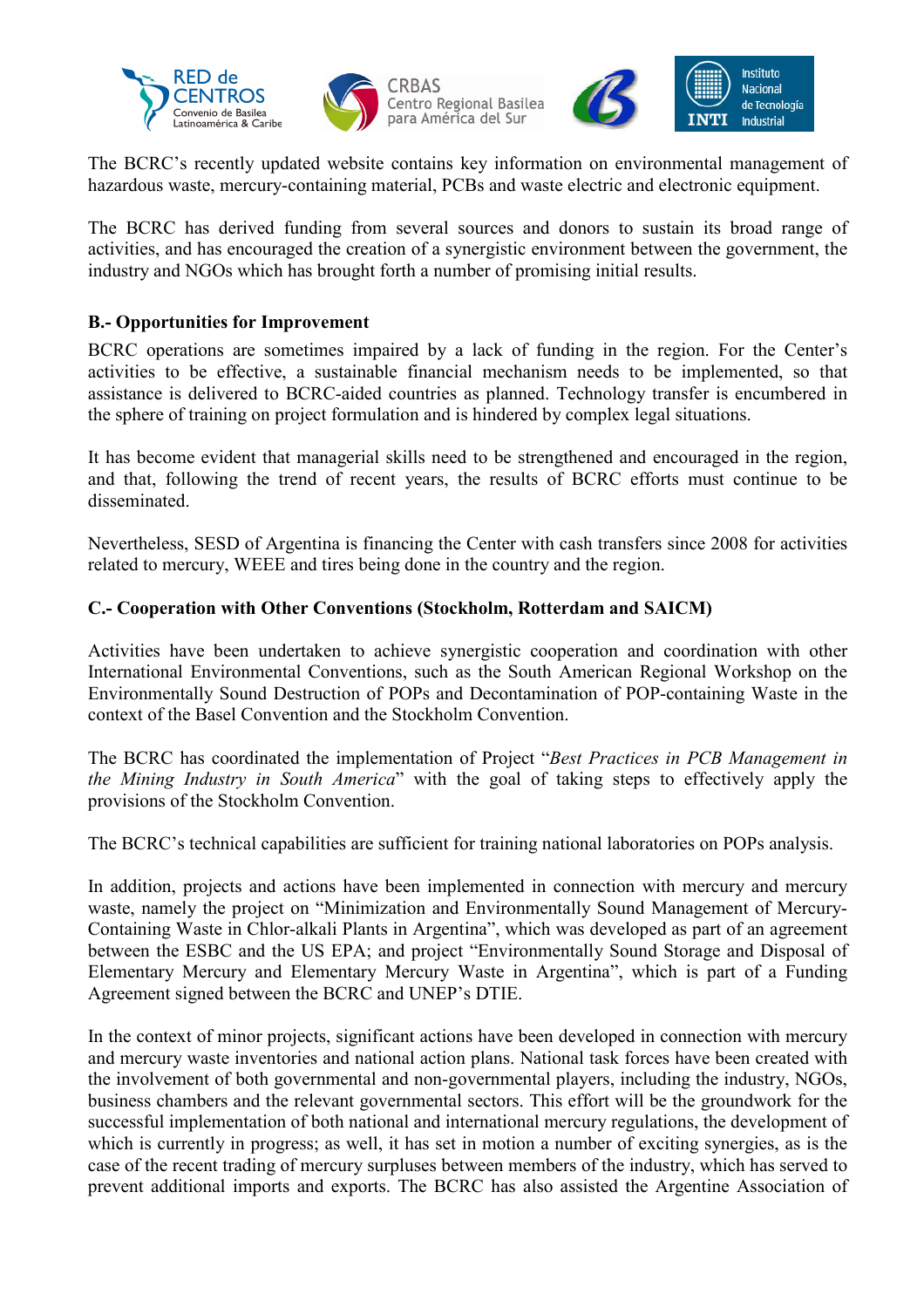





Doctors for the Environment (AAMMA) in the context of project "Regional Mercury Minimization Campaign in Domestic Sources". As well, a special mercury chapter has been developed on the BCRC's website (http:://crsbasilea.inti.gob.ar/mercurio).

The BCRC is collaborating on a number of tasks with Uruguay's POPs Center, and is considering the possibility of putting itself forward for an eventual POPs Center nomination in the context of the Stockholm Convention.

In addition, BCRC is developing with BCCC from Uruguay different projects related to POPs and Mercury.

The BCRC is currently pushing forward a MoU with the Ministry of Environment and Sustainable Development of Colombia to encourage cooperation on environmental management in the context of the Stockholm Convention on POPs and the Basel Convention, particularly in connection with the sound management of PCBs.

## D.- Partnership Activities

During this new period, in addition to dealing with the future Strategic Plan of the Basel Convention, the BCRC will continue to enhance interaction with the private, scientific and university sectors, and with environmentally-oriented NGOs. A number of initial actions have already been undertaken with the private sector in Argentina.

The following actions have been conducted in the field of waste streams with the involvement of the private sector:

- $\checkmark$  Tires: a regulatory framework has been developed with the participation of the SESD, the INTI Rubber Center and Industry Chambers dealing with tire production, retreading and recycling.
- $\checkmark$  Discussions have been conducted with members of mercury-dependent industries, chemicals producers chambers – particularly chlor-alkali plants -, and representatives of mercury waste management services, in order to coordinate project activities with a view to the entry into force of the mercury waste Convention.
- $\checkmark$  The BCRC has taken initial steps towards a joint strategy involving the electric and electronic equipment industry and the services dealing with electric and electronic waste, in order to develop and implement pilot projects in the context of the work carried out by PACE.

The BCRC brings NGOs into the process of project development and implementation so as to take advantage of their expertise and use their platforms to disseminate BCRC material and raise awareness on the risks entailed by the improper management of hazardous substances and waste. Such is the case of the joint effort made in 2008/2010 with the AAMMA, which brought forth Project SAICM QSP\* on Mercury in Domestic Products, and which involved a regional campaign on the "Minimization of Domestic Sources of Mercury through Community Interventions Aimed at Protecting the Health of Women and Children in Argentina, Chile, Paraguay, Uruguay, Bolivia and Peru".

At the end of 2012, BCRC develop with AAMMA a project related to dissemination of Best Environmental Techniques (BET) and Best Environmental Practices (BEP) as regards treatment and disposal of mercury and their wastes.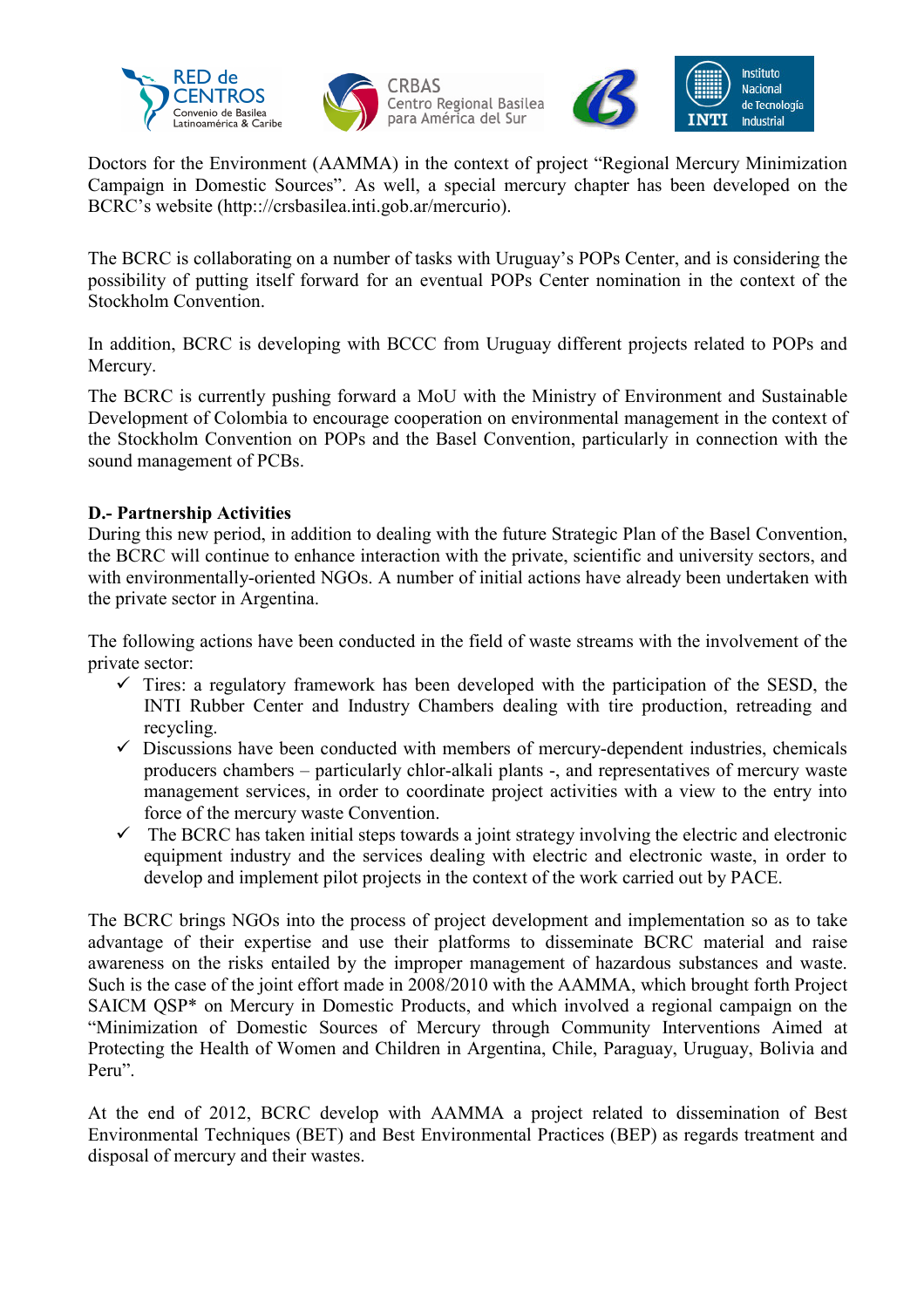





Thus, in the context of the projects conducted by the BCRC, interaction has been encouraged between the public sector, NGOs, business chambers and industries that play a key role in the sphere of hazardous waste, mercury and mercury-containing products, tires, PCBs, WEEE and other materials.

With regard to the Project on PCBs in the mining industry implemented in Chile and Peru, the BCRC has secured the commitment of the public and private sectors of both countries, which apart from becoming actively involved, have made a direct financial contribution in the shape of co-funding of several project components and activities.

As regards Project "Promoting Clean Technologies and Sustainable Management in Waste Electric and Electronic Equipment (WEEE) Recycling through the Involvement of the Informal Sector", which was developed jointly with the IDB and with partial funding by GEF, the BCRC foresees active involvement of electric and electronic equipment producers and WEEE management services, as well as a total of USD 50,000 worth of potential financial contributions, to be made by international companies such as Dell, HP, Sony and Nokia, which will also act as project participants.

In connection with the university sector, a strategic analysis has been launched to evaluate the potential involvement of National University Antonio Jauretche, located in the Buenos Aires Province District of Florencio Varela, for a project specializing in clean production and sound environmental management of WEEE, namely:

- IDB Projects "Promoting Clean Technologies and Sustainable Management in Waste Electric and Electronic Equipment (WEEE) Recycling through the Involvement of the Informal Sector"
- ECONORMAS MERCOSUR Project on "Support for the Enhancement of the Process of Economic Integration and Sustainable Development in MERCOSUR". This is part of the cooperation efforts undertaken by the European Union and MERCOSUR, the Common Market of the South.

# III.- REGIONAL NEEDS

Below is a list of the major needs in the region's agenda, as identified at meetings of the Regional Centers Network:

- o WEEE management
- o Mercury and mercury waste
- o Strengthening of the Regional Centers Network and its coordinators
- o Environmentally sound management of PCBs
- o Implementation of the Indonesia-Switzerland Country-led Initiative (CLI), which involves the Ban Amendment as well as Environmentally Sound Waste Management Systems.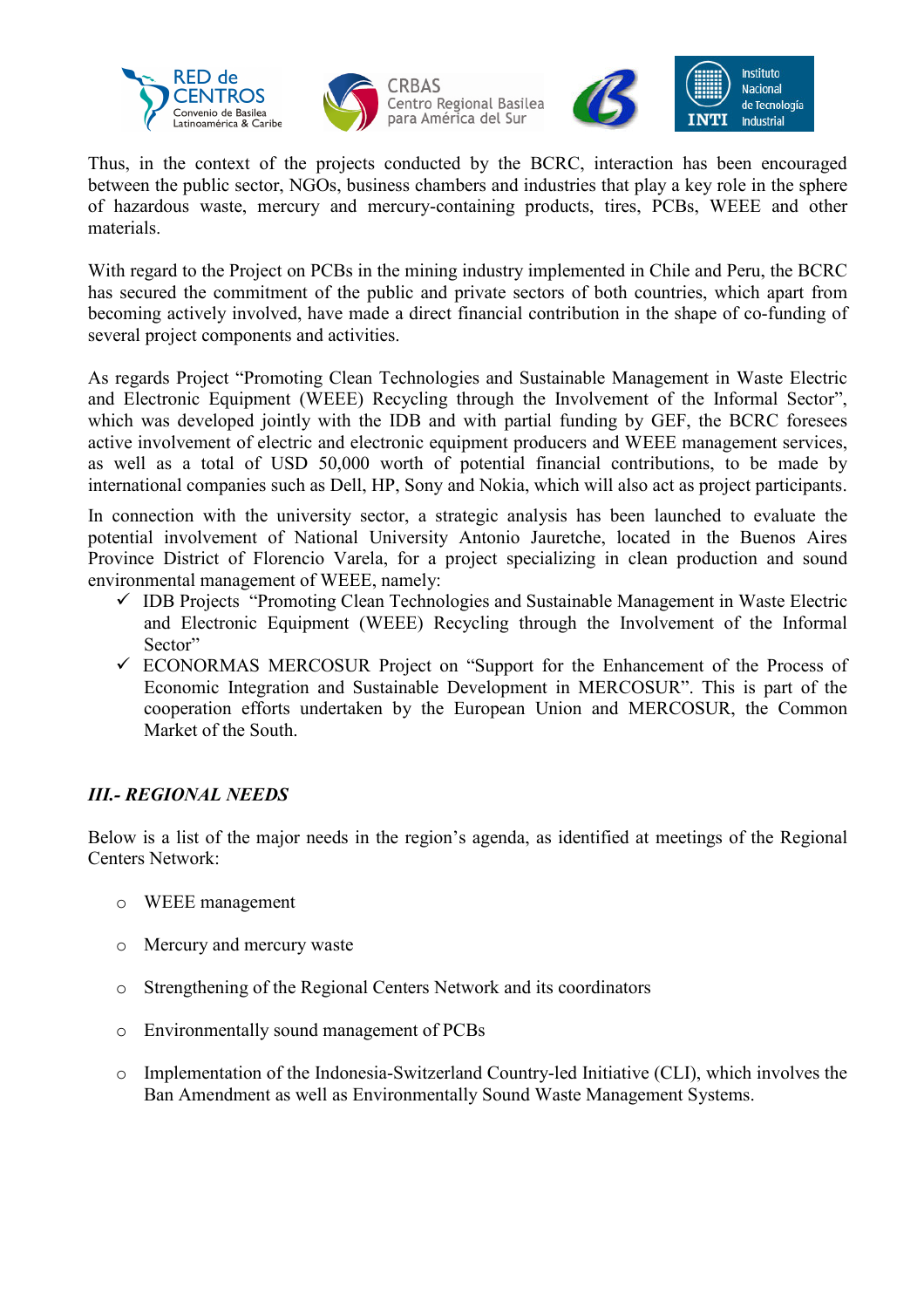





## IV.- PROPOSED ACTIVITIES

## A. BCRC Maintenance and BCRC Staff Training

#### BCRC staff training

**Objective:** to train BCRC staff on technical cooperation project creation and management. Specific tasks:

- Creating and managing international cooperation projects
- $\checkmark$  Managing genuine funding

Project Management Unit: BCRC Outcomes: actual project implementation in the region Indicators: number of funded region-specific projects Budget: USD 20,000.

## Participation at seminars, conferences and courses

*Objective:* To strengthen the role of the BCRC as a leader in the region Specific tasks:

- $\checkmark$  Identifying and selecting events and the BCRC's mode of participation in them
- $\checkmark$  Searching for funds to enable participation in these events

Expected outcomes: participation of BCRC members in at least three events per year Project Management Unit: BCRC

Indicator: number of events involving BCRC participation Budget: USD 25,000.

## Hardware and software procurement for the BCRC

Objective: to enhance the BCRC's managerial and communication capacities Specific tasks:

- Hardware and software procurement

Expected outcomes: equipping the BCRC as necessary for the proper conduct of business and enabling appropriate communication facilities

Project Management Unit: BCRC

Indicator: updated and appropriate hardware and software Budget: USD 12,000.

## B. Activities for the Implementation of the Strategic Plan and the CLI Initiative

## Continued implementation of Project GEF-2328-2760-4A40 "Best Practices in PCB Management in the Mining Industry in South America" in Chile and Peru.

*Objective:* project implementation and execution; creating a coordinated regional perspective for the development and implementation of best practices in PCB management in the mining industry in Chile and Peru; identifying potentially unknown PCB sources.

**Tasks:** regional project coordination; international consultant contract management and equipment acquisition; execution follow-up in Chile and Peru; publication of documents and technical guidelines; steering committee coordination; training of laboratory staff in Chile, Peru and Argentina (four workshops).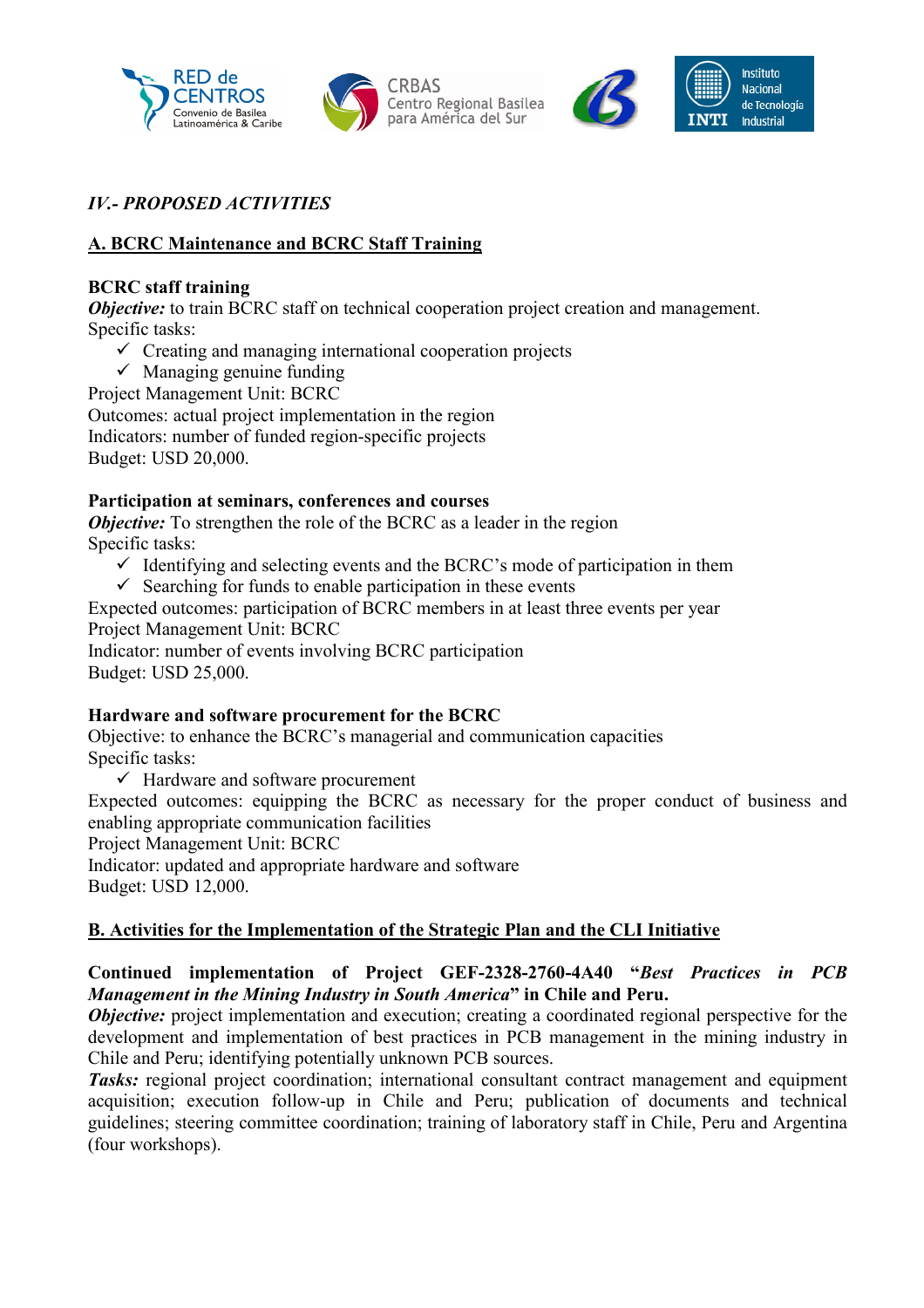





**Expected outcomes:** project implementation completion, appropriate level of project execution, workshop completion; Steering Committee meeting; execution by the relevant countries; document publication; laboratory training completion.

Project Management Unit: BCRC + Chile + Peru

Remaining budget: USD 600,000 (granted by GEF and other parties to the project).

#### Project "Promoting Clean Technologies and Environmentally-friendly Management in Waste Electric and Electronic Equipment (WEEE) Recycling through the Involvement of the Informal Sector".

**Objective:** to deliver solutions for the environmentally rational management, reutilization, enhancement, repair, treatment and disposal of WEEE, and to prevent illegal transboundary movements of used electric and electronic devices and hazardous waste such as heavy metals and brominated flame retardants.

Tasks: capacity-building targeted on the informal sector involved in WEEE management; creation of Good Practices Manuals on WEEE management; managerial capacity-building of the formal sector involved in WEEE management; creation of proposals for adapting the Regulatory Framework to WEEE management.

Project Management Unit: BCRC

Budget: USD 780,000 (USD 700,000 IDB funding plus USD 50,000 GEF funding; the balance shall be supplied by the Secretariat of Environment and Sustainable Development and INTI).

#### C. Synergistic Actions

#### Facilitation of technical cooperation on PCB management for the Ministry of Environment and Sustainable Development of Colombia

**Objective:** to build technical capacities and to harmonize the regulatory framework in order to encourage environmentally sound PCB disposal in Colombia, pursuant to the goals set forth in the National Implementation Plan of the Stockholm Convention on POPs.

Tasks: Analysis and formulation of policy and regulatory instruments for the integrated management of PCBs in the context of the National Implementation Plan of the Stockholm Convention on POPs. Review of the development and implementation of the regulatory framework on PCB management in Argentina, with a focus on the problems that arose in this context and their solutions, so as to transfer the lessons learnt in Argentina to the Ministry of Environment of Colombia; all of the above shall be the responsibility of the BCRC. Assessing the progress of the implementation of the National Implementation Plan on PCB management in Colombia, and facilitating compliance with this plan; this shall be done jointly by the BCRC and the Ministry of Environment and Sustainable Development of Colombia. A three-day mission in Colombia of two BCRC experts or consultants from Argentina, who shall be responsible for transferring PCB management knowledge, and for disseminating the Decision-making Tool developed as part of Project "Best Practices in PCB Management in the Mining Industry in South America"; this shall be organized jointly by the BCRC and the Ministry of Environment of Colombia. All travel and lodging costs of the experts shall be borne by the BCRC; the organization and development of activities in Colombia (events, meetings, technical visits, etc.) shall be the responsibility of the Ministry of Environment and Sustainable Development of this country. A three-day mission in Argentina of two technical officials of the Ministry of Colombia, with the goal of attending meetings and conducting technical visits at agencies specializing in PCB management (Secretariat of Environment and Sustainable Development, BCRC and INTI Laboratories), private control laboratories, and facilities generating, storing and operating with PCBs, with a view to learning about the feasibility of PCB treatment in the country and the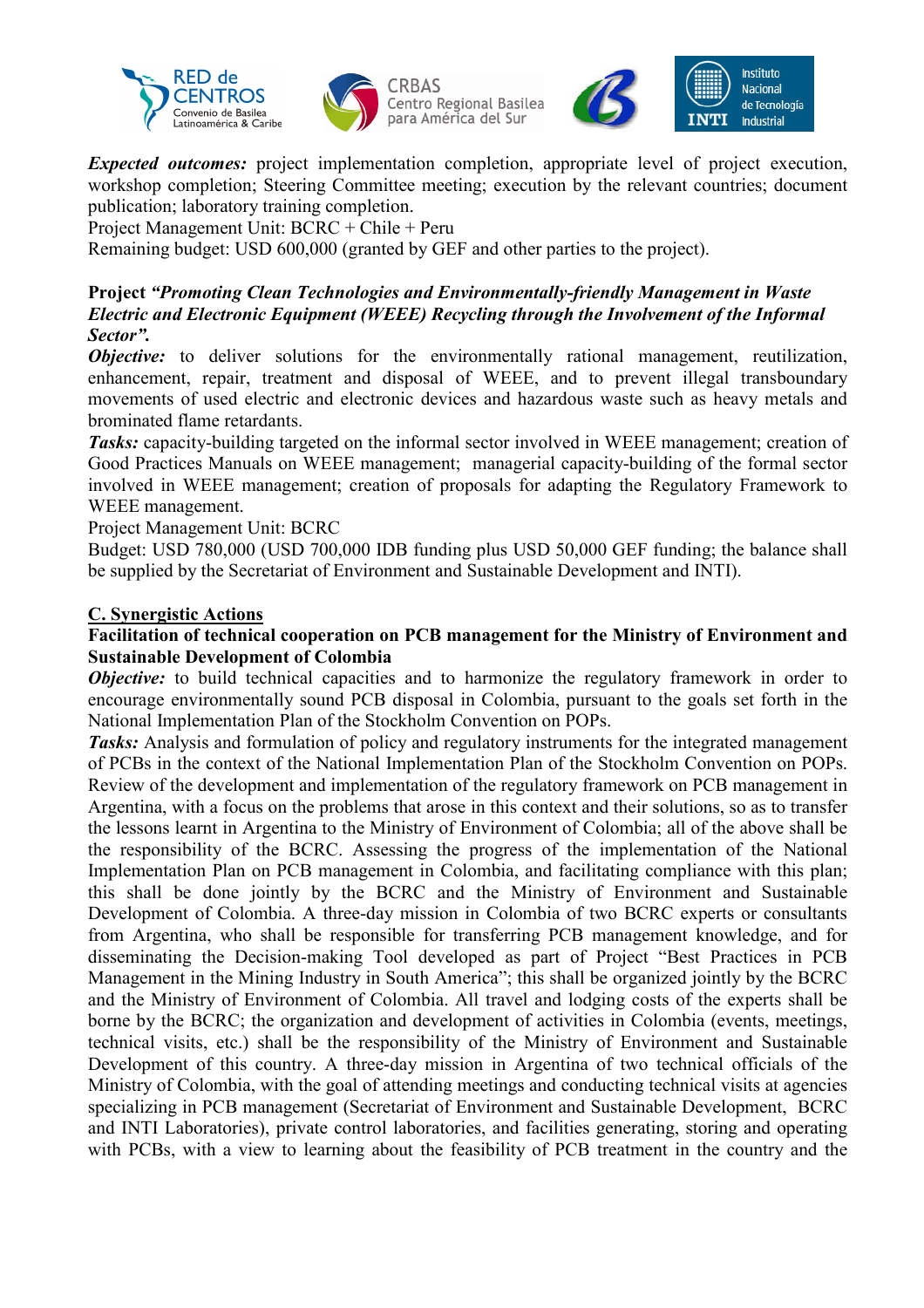





opportunities for technology transfer into Colombia. All travel, lodging and organization costs shall be borne by the BCRC.

Project Management Unit: BCRC

Budget: USD 15,000 (funding shall be supplied by the Secretariat of Environment and Sustainable Development of Argentina).

# C. Additional Training Activities

#### Institutional Capacity-building of Administrative, Legislative and Judiciary Authorities in Latin America and the Caribbean with the Goal of Facilitating Basel Convention Implementation

*Objectives:* training administrative, legislative and judiciary authorities, as necessary, on all legal and technical aspects of the implementation of the Basel Convention, particularly CLIs and the Ban Amendment.

**Description:** preparing a training kit comprising two modules: a basic module on legal aspects of the Basel Convention (implementation of the responsibility protocol, the multilateral convention fulfillment protocol, country-led initiatives (CLIs) and the Ban Amendment), and another module dealing with country-specific issues in connection with technical implementation. This training shall be delivered following a seminar-workshop design. Both kits will have a virtual component and a classroom training component.

Specific tasks:

1. Assessment of the countries in the region that require either one or both training modules.

2. Preparation of training materials, design of the seminar-workshop, and online publication of the training platform.

3. Delivery of the seminar-workshops in the countries that may so require it.

**Expected outcomes:** effectively trained authorities of the countries in the region on the implementation of the Basel Convention.

Project Management Units: BCRC / Country governments.

Term of execution: two years

Budget: USD 50,000 per country where the workshop will be held (it is expected that the training will be conducted in at least four countries). The source of funding remains to be identified with the aid of the ESBC.

## Formulation of Technical Guidelines for South America on the Control of Illegal Traffic, and Training of Customs Authorities.

**Objectives:** enhancing control of transboundary movements through the generation of appropriate tools and by means of proper training of customs authorities.

**Description:** training customs authorities in the countries in the region by identifying key points at country borders through the application of preset technical guidelines.

Specific tasks: formulation of technical guidelines for South America on the control of illegal traffic. Delivery of training to customs authorities. Two or three workshops on the application of these technical guidelines shall be held at key points along the countries' borders.

Expected outcomes: effective creation of the technical guidelines for the prevention of illegal traffic, and completion of training of customs authorities.

Project Management Units: BCRC and relevant authorities of the countries in the region.

Budget: USD 200,000. The source of funding remains to be identified.

Term of execution: 18 months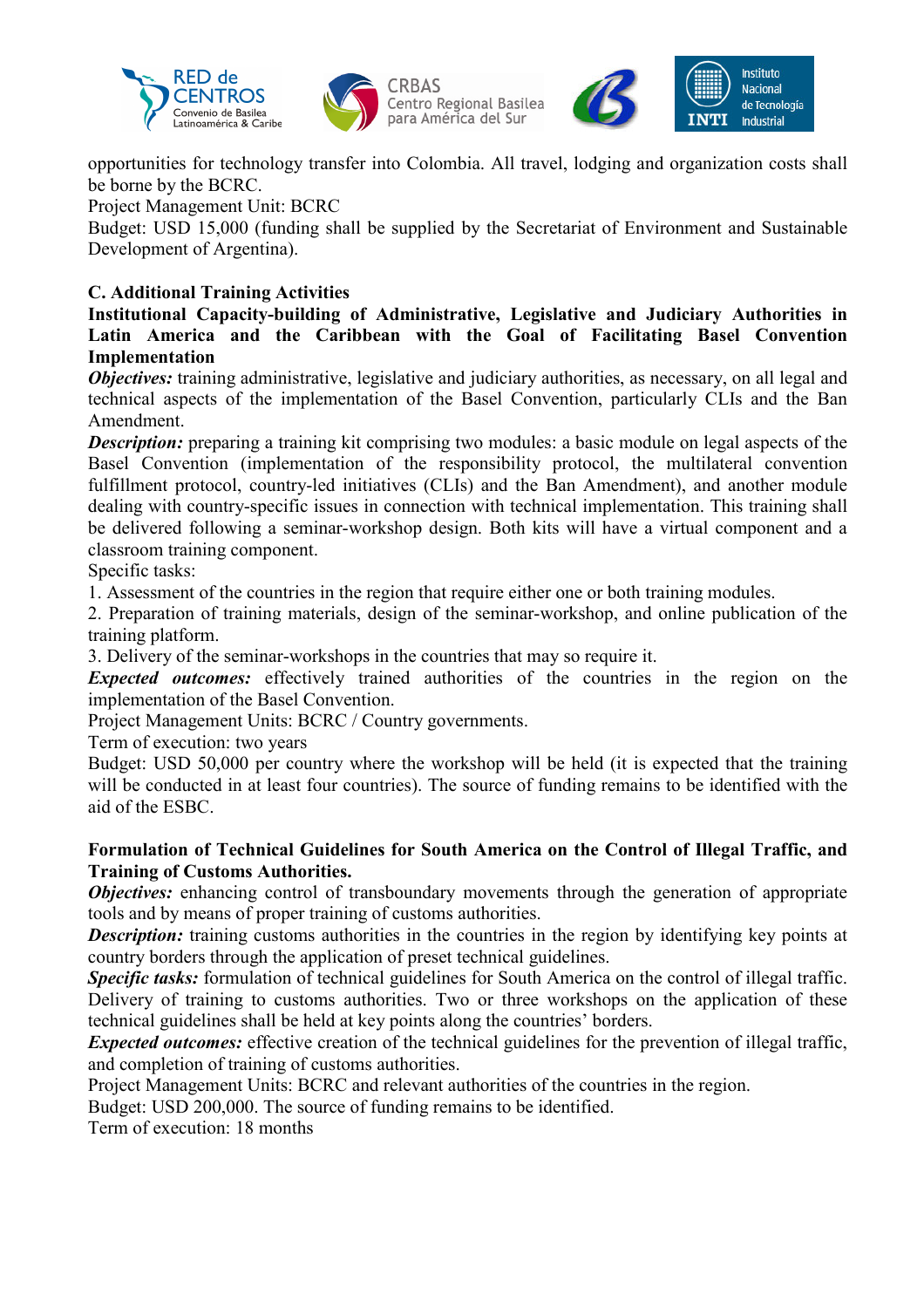





## V.- Financial Information

- $\triangleright$  Contributions by the Argentine Government: BCRC staff and regular operations. The Director, the Director's Secretariat and the administrative and financial staff are on INTI's payroll. These employees are allocated to BCRC activities, and their salaries are paid by INTI.
- $\triangleright$  Cash contributions by the SEDS of Argentina: USD 100,000 (USD 33,000 have already been deposited, of which USD 22,000 have been expended). The balance of USD 67,000 shall be transferred in 2013/2014.

#### Major Donor Institutions

- $\checkmark$  Government of Argentina
- Government of the United Kingdom of Great Britain
- Environmental Protection Agency (USA)
- Government of Finland
- Global Environment Facility (GEF)
- $\checkmark$  UNEP DTIE
- World Bank
- IDB
- UNDP

#### Budget for Activities during the 2014-2015 Period

Income: USD 1,702,000

Expenditure: USD 873.000

Amount for which the source of funding remains to be identified: USD 829,000

BCRC maintenance expenses are borne by INTI, which has been acting as BCRC's host institution.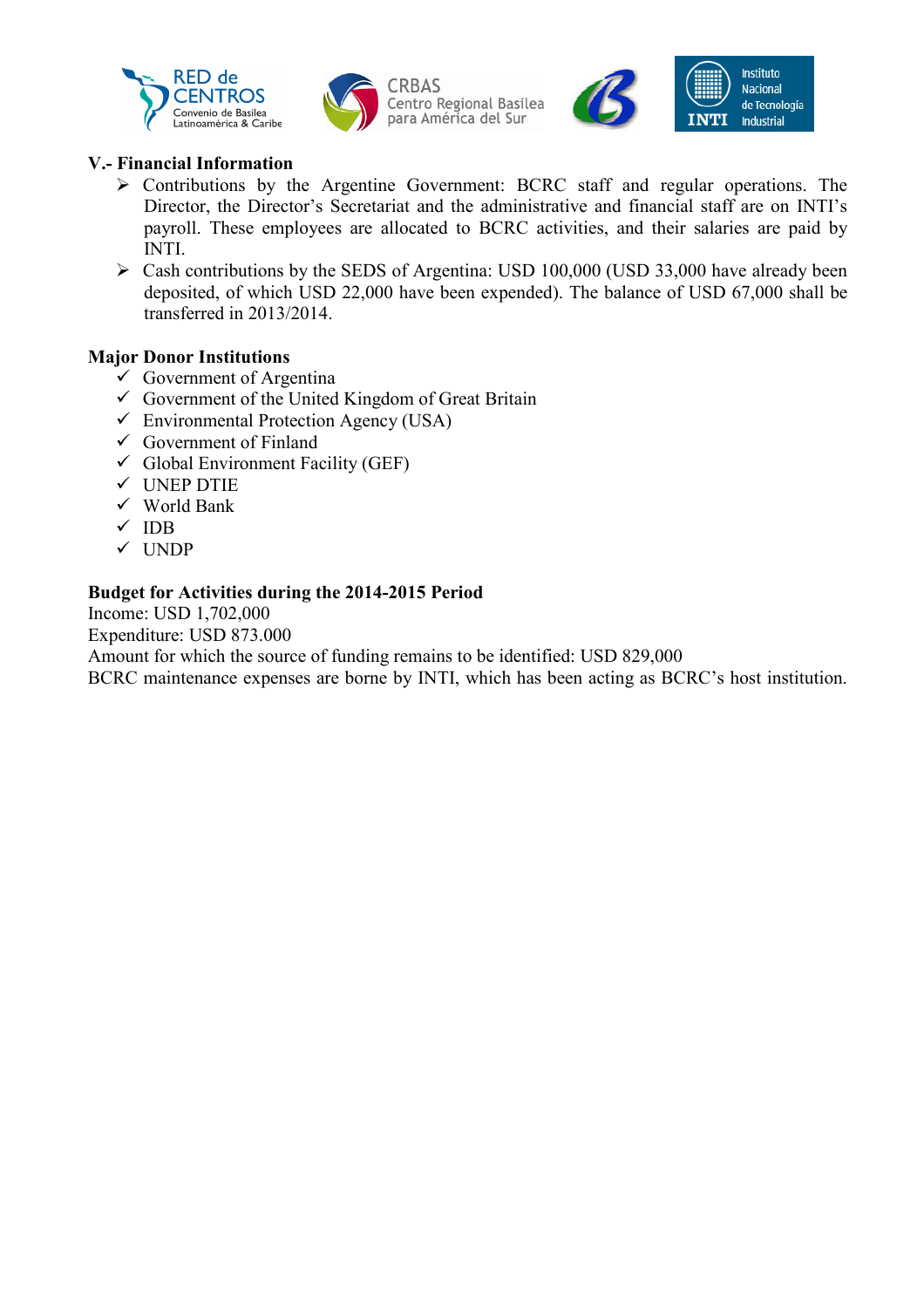





#### **APPENDIX A**

#### **Basel Convention Focal Points**

| <b>ARGENTINA</b> |                                                                                                                                                                                                                                                                                                                                                                                                                                                                                                                                                                                                 |
|------------------|-------------------------------------------------------------------------------------------------------------------------------------------------------------------------------------------------------------------------------------------------------------------------------------------------------------------------------------------------------------------------------------------------------------------------------------------------------------------------------------------------------------------------------------------------------------------------------------------------|
|                  | Secretaría de Ambiente y Desarrollo Sustentable de la<br>Jefatura de Gabinete de Ministros<br>Subsecretaría de Control y Fiscalización Ambiental y<br>Prevención de la Contaminación<br>San Martín 459<br>(C1004AAI) Ciudad de Buenos Aires<br>República Argentina<br>Teléfono: (54 11) 4348-8200 interno 7251<br>fax: (54 11) 4348-8200<br>email: bdomingorena@ambiente.gob.ar<br>/acapra@ambiente.gob.ar                                                                                                                                                                                      |
|                  | Dirección General de Asuntos Ambientales<br>Ministerio de Relaciones Exteriores, Comercio Internacional<br>y Culto<br>Esmeralda 1212, Piso 14<br>(C1007ABP) Ciudad de Buenos Aires<br>República Argentina<br>teléfono: (54 11) 4819-74 14<br>fax: (54 11) 4819-74 13<br>email: digma@mrecic.gov.ar or; vjy@mrecic.gov.ar or<br>laf@mrecic.gov.ar                                                                                                                                                                                                                                                |
| <b>BOLIVIA</b>   | Viceministro de Recursos Naturales y Medio Ambiente<br>Ministerio de Desarrollo Sostenible<br>Av. Mariscal Santa Cruz No. 1092 Edif.Ex. COMIBOL, 6° Piso<br>La Paz<br><b>Bolivia</b><br>Tel: (5912) 233 0762<br>Fax: (5912) 233 1273<br>Email: vrnm@coord.rds.org.bo                                                                                                                                                                                                                                                                                                                            |
| <b>BRASIL</b>    | Director of Licensing and Environment Quality (DILIQ)<br>Brazilian Institute for the Environment and the Renewable<br>Resources (IBAMA)<br>SCEN, Edificio Sede do IBAMA, Bloco "C", 1º ANDAR<br>CEP 70.919-800, Brasília, DF<br>Brazil<br>phone: (55 61) 316 13 47 or 316 12 82<br>fax: (55 61) 225 05 64<br>email: dilig.sede@ibama.gov.br<br><b>Director of Environmental Quality (DIQUA)</b><br>Brazilian Institute for the Environmental and Renewable<br>Natural Resources (IBAMA)<br>SCEN, Edificio Sede do IBAMA, Bloco "C", 1º andar<br>CEP 70.818-900 - Brasília (DF)<br><b>Brazil</b> |
|                  | phone: +55 (61) 3316 1592                                                                                                                                                                                                                                                                                                                                                                                                                                                                                                                                                                       |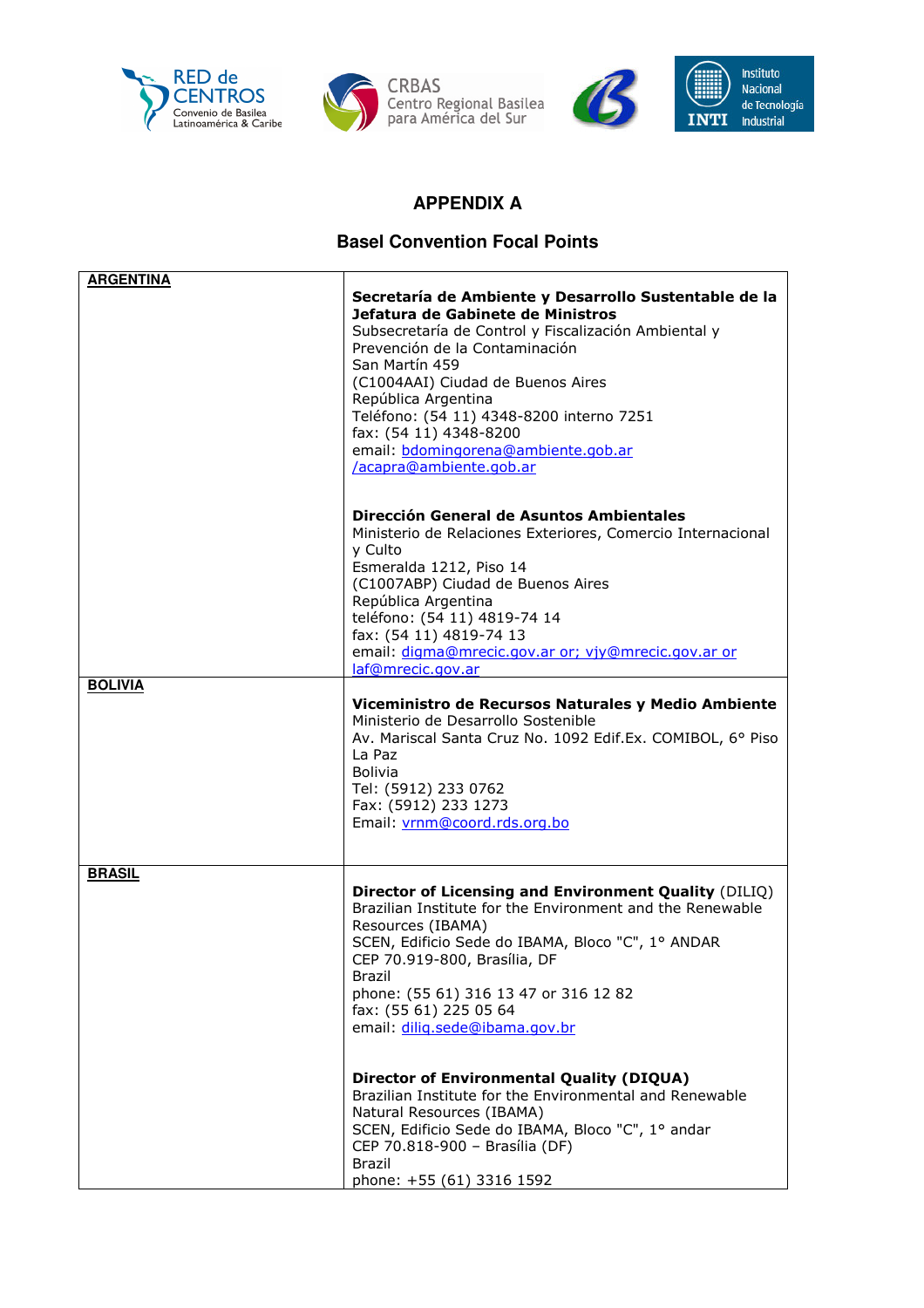





|                 | fax: $+55(61)$ 3316 1347<br>email: diqua.sede@ibama.gov.br<br>(Notifications should be sent to both competent authorities)<br><b>Head of the Division of Environmental Policy and</b><br><b>Sustainable Development</b><br>Ministry of External Relations<br>Esplanada dos Ministérios Bloco H, Anexo II, sala 204<br>Brasilia, DF 70170-900<br><b>Brasil</b><br>phone: (55 61) 3411 6193 / 6194<br>fax: (55 61) 3224 2667<br>email: dpad@itamaraty.gov.br |
|-----------------|------------------------------------------------------------------------------------------------------------------------------------------------------------------------------------------------------------------------------------------------------------------------------------------------------------------------------------------------------------------------------------------------------------------------------------------------------------|
| <b>CHILE</b>    | Subsecretario del Medio Ambiente<br>Subsecretaría del Medio Ambiente<br>Ministerio de Salud<br>Teatinos 258<br>Santiago<br>Chile<br>phone: +56 2 2405600<br>email: javier.garcia@mma.gob.cl<br>Jefe Departamento del Medio Ambiente<br>Ministerio de Relaciones Exteriores<br>Teatinos 180<br>Santiago<br>Chile<br>phone: +56 2 8274200<br>email: oalvarez@minrel.gov.cl                                                                                   |
| <b>COLOMBIA</b> | Viceministra de Asuntos Multilaterales<br>Ministerio de Relaciones Exteriores<br>Calle 10 # 5 - 51 Bogotá<br>Colombia<br>phone: (57 1) 381 42 65<br>fax: (57 1) 381 47 47 ext. 2533<br>email: paula.caballero@cancilleria.gov.co<br>Viceministro de Medio Ambiente                                                                                                                                                                                         |
|                 | Calle: 37 Nº 840 Piso: 4<br>Sante Fe de Bogotá<br>Colombia<br>Phone: (571) 332 3434 Int. 120<br>Fax: (571) 288 9835/9725<br>Email: Imsoto@minambiente.gov.co /<br>alopez@minambiente.gov.co                                                                                                                                                                                                                                                                |
| <b>ECUADOR</b>  | Subsecretaría de Calidad Ambiental<br>Ministerio del Ambiente<br>Av. Amazona y Eloy Alfaro Edificio MAG, 7° Piso<br>Quito<br>Ecuador<br>phone: (593 2) 256 34 92<br>fax: (593 2) 252 32 69<br>email: mma@ambiente.gov.ec or<br>calidadambiental@ambiente.gov.ec                                                                                                                                                                                            |
|                 | Ministro de Asuntos Extranjeros<br>Avenida 10 de Agosto y Carrión                                                                                                                                                                                                                                                                                                                                                                                          |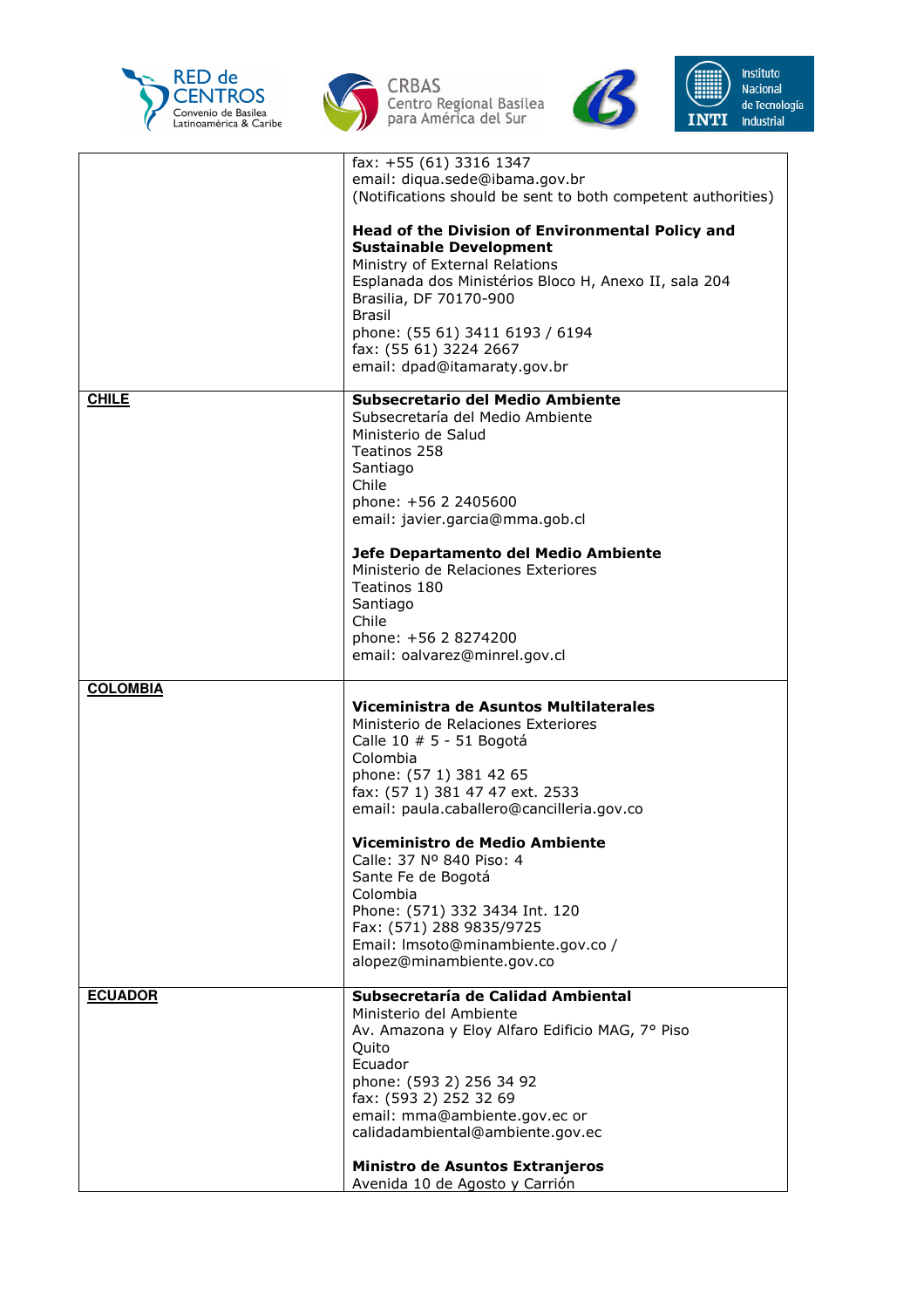





|                 | Quito<br>Ecuador<br>Tel: (59 32) 299 3284-5 / 299 3200<br>Fax: (59 32) 299 3273 / 299 3274<br>Email: dgpolmul@mmrree.gov.ec                                                                                                                                                                                                                                       |
|-----------------|-------------------------------------------------------------------------------------------------------------------------------------------------------------------------------------------------------------------------------------------------------------------------------------------------------------------------------------------------------------------|
| <b>PARAGUAY</b> | Ministro<br>SEAM- Secretaría Del Ambiente<br>Madame Lynch 3500<br>Asunción<br>Paraguay<br>Tel: (595 21) 6158 14/ 6158 03/07<br>Fax: (595 21) 6158 14<br>Email: gabinete@seam.gov.py<br>Punto Focal Técnico<br>SEAM Secretaría del Ambiente<br>Madame Lynch 3500<br>Asunción<br>Paraguay<br>Tel: (595 21) 6158 14/61                                               |
|                 | Fax: (595 21) 6158 14<br>Email: gloriabeatrizleon@yahoo.es                                                                                                                                                                                                                                                                                                        |
| <b>PERU</b>     | Oficina del Director General<br>Ministerio de Salud Pública Ambiental de Salud<br>Las Amapolas 350<br>Lince-Lima<br>Perú<br>Tel: (511) 442 83<br>Fax: (511) 440 6562<br>Email: <i>Ilchp@digesa.sld.pe</i><br><b>Ministerio del Ambiente</b><br>Av. Javier Prado Oeste 1440<br>San Isidro, Lima 27<br>Peru<br>phone: (51 1) 611 60 00<br>email: minam@minam.gob.pe |
|                 | Oficina de Producción<br>Calle Ino Oeste Nº 050 Urbanización Corpac<br>San Isidro, Lima 27<br>Perú<br>Tel: (511) 224 3275<br>Fax: (511) 616 2222/80<br>Email: camorad@produce.gob.pe<br>ecruz@produce.gob.pe                                                                                                                                                      |
| <b>URUGUAY</b>  | <b>Director</b><br>Dirección Nacional de Medio Ambiente<br>Ministerio de Vivienda, Ordenamiento Territorial y Medio<br>Ambiente<br>Galicia 1131/33<br>Montevideo<br>Uruguay<br>phone: +598 2 917 07 10 ext 4551, +598 2 917 07 10 ext<br>4558                                                                                                                     |